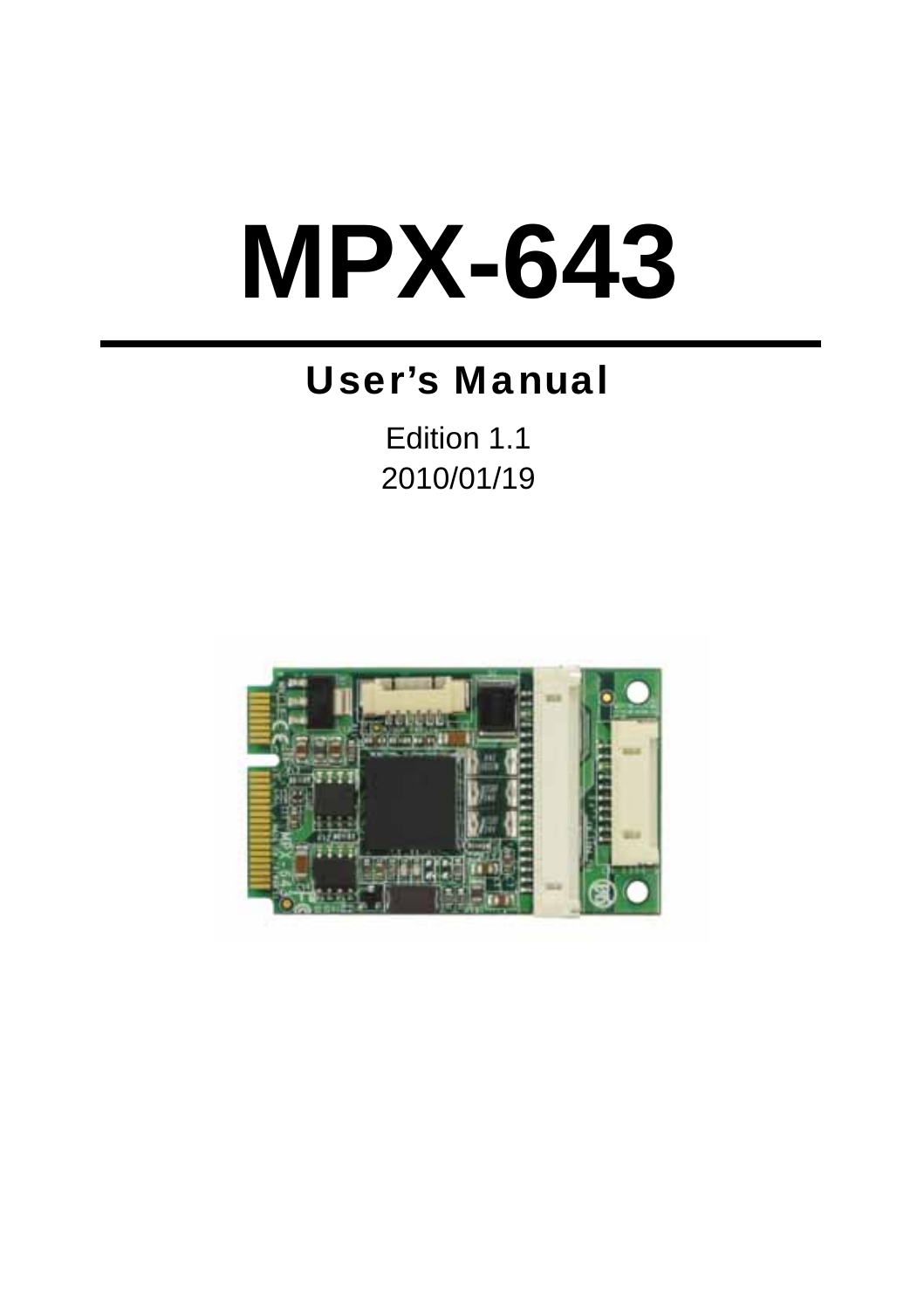#### **Copyright**

Copyright 2009 all rights reserved. This document is copyrighted and all rights are reserved. The information in this document is subject to change without prior notice to make improvements to the products.

This document contains proprietary information and protected by copyright. No part of this document may be reproduced, copied, or translated in any form or any means without prior written permission of the manufacturer.

All trademarks and/or registered trademarks contains in this document are property of their respective owners.

#### **Disclaimer**

The company shall not be liable for any incidental or consequential damages resulting from the performance or use of this product.

The company does not issue a warranty of any kind, express or implied, including without limitation implied warranties of merchantability or fitness for a particular purpose.

The company has the right to revise the manual or include changes in the specifications of the product described within it at any time without notice and without obligation to notify any person of such revision or changes.

#### **Trademark**

All trademarks are the property of their respective holders.

Any questions please visit our website at http://www.commell.com.tw.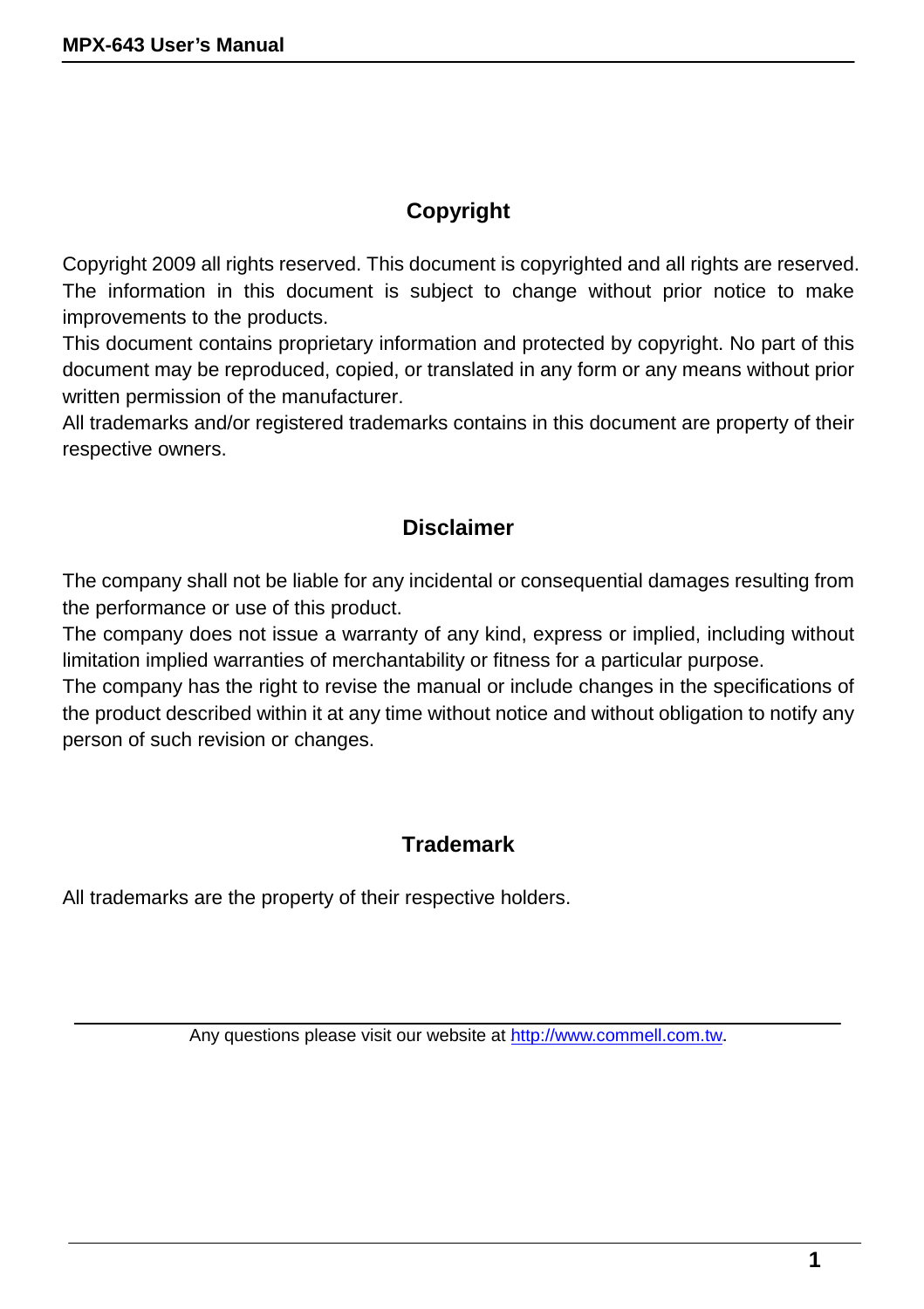# **Packing List:**

#### **Hardware:**

MPX-643 PCI Express mini card IEEE1394 Card x1

**IO Module (ADP-1394) :** 



**Cable kit:** 







**DF14 10PIN for 1394A (OALH10-L20)**

**DF14 20PIN for 1394B (OALH20-L20)**

**4PIN HSG to 6PIN for power (OAL4P-6)**

## **CD Content:**

User's Manual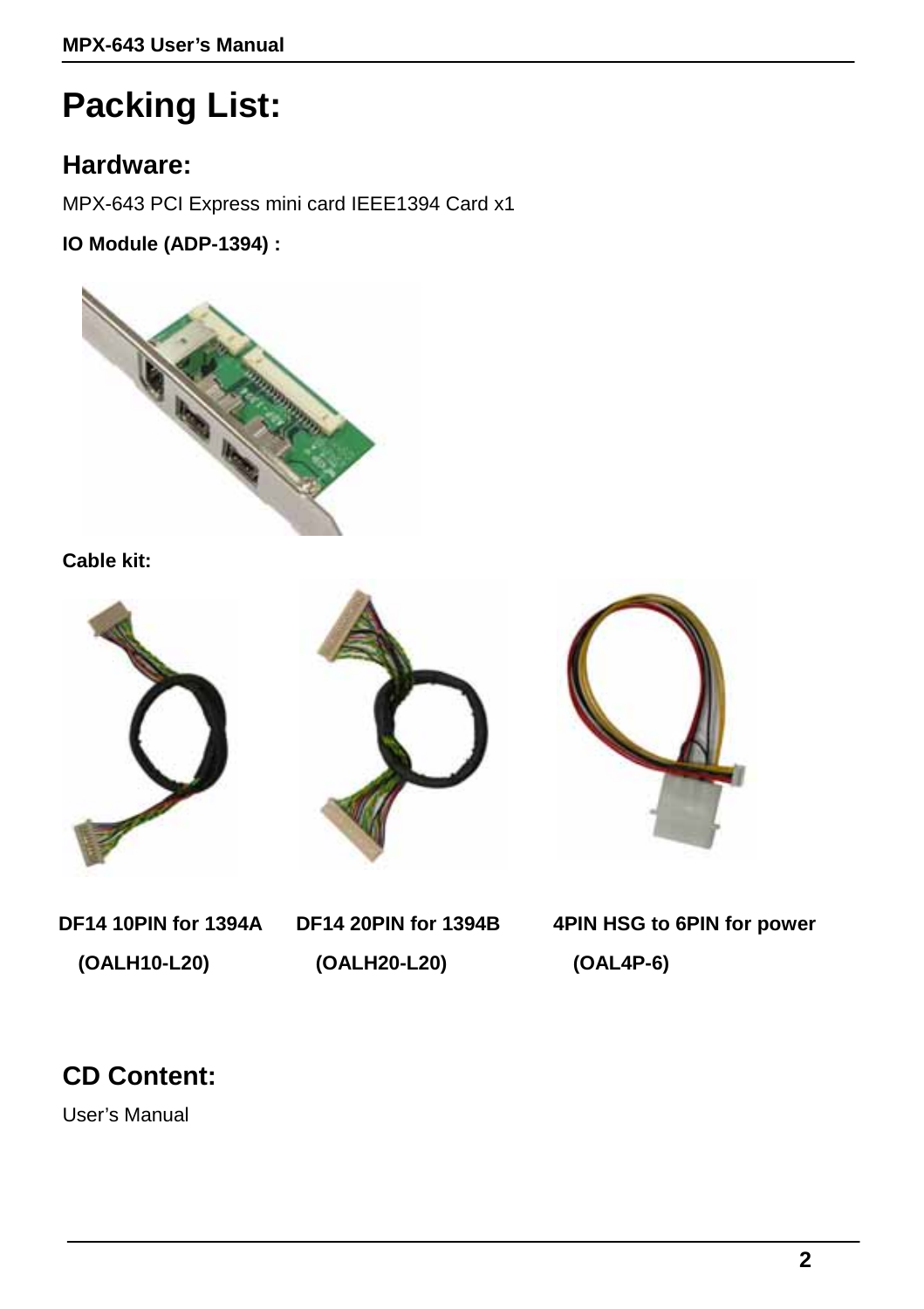# **1.0 <Product Specification>**

| <b>General Specification</b> |                                                           |
|------------------------------|-----------------------------------------------------------|
| Form Factor                  | PCI Express mini card                                     |
| Controller                   | LSI FW643E2                                               |
| Features                     | 1 x IEEE1394A provides up to 400Mbps of transferring rate |
|                              | 2 x IEEE1394B provides up to 800Mbps of transferring rate |
| <b>Power Requirement</b>     | +3.3V, (+12V / 1A for 1394 device)                        |
| Accessories                  | 1 x IEEE1394 IO Module                                    |
|                              | 1 x DF14 10-pin Cable (for 1394A)                         |
|                              | 1 x DF14 20-pin Cable (for 1394B)                         |
|                              | 1 x DC input Cable (for power)                            |
| Dimensions $(W \times D)$    | 30.00mm x 50.95mm                                         |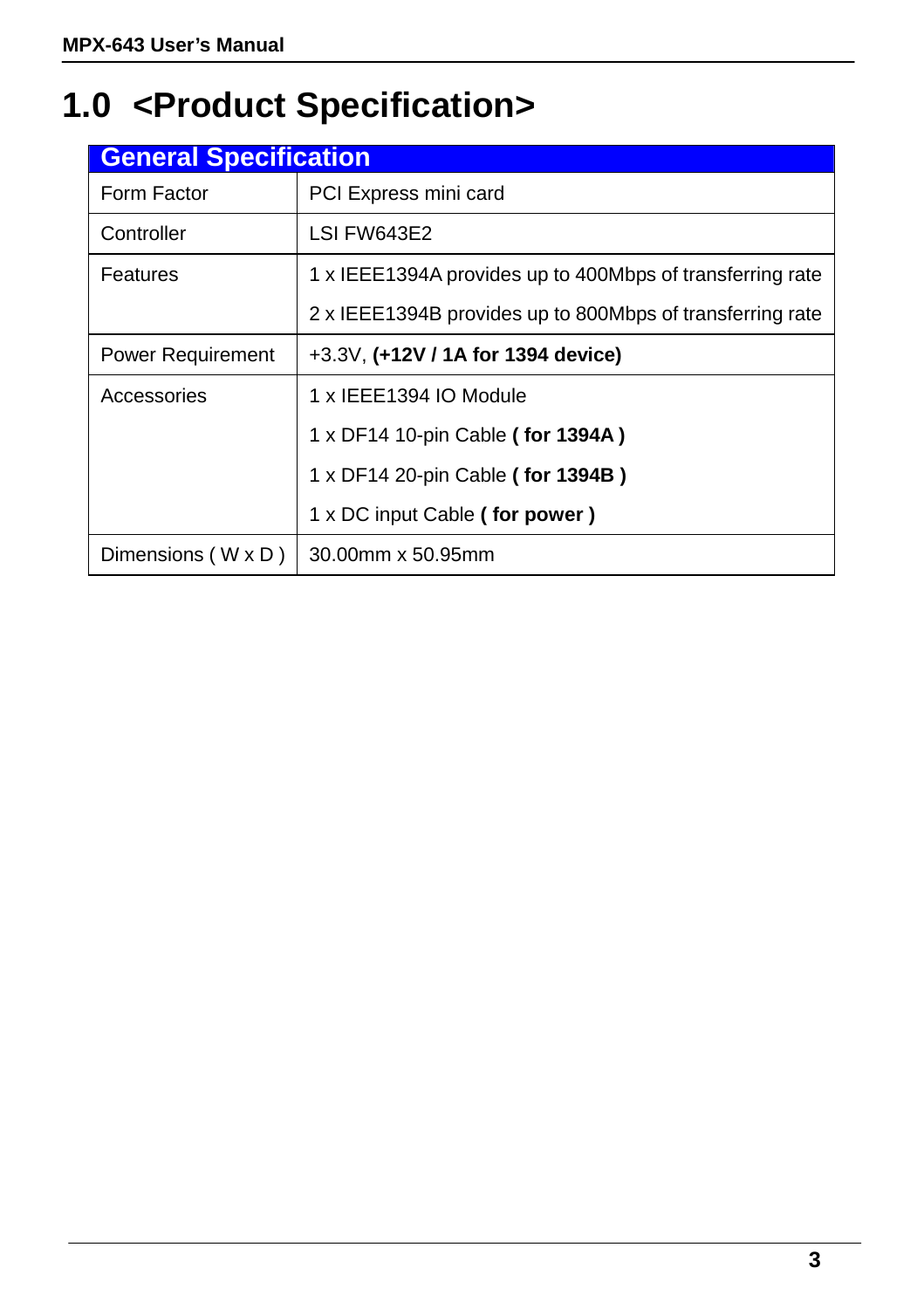# **1.1 <Component Placement>**

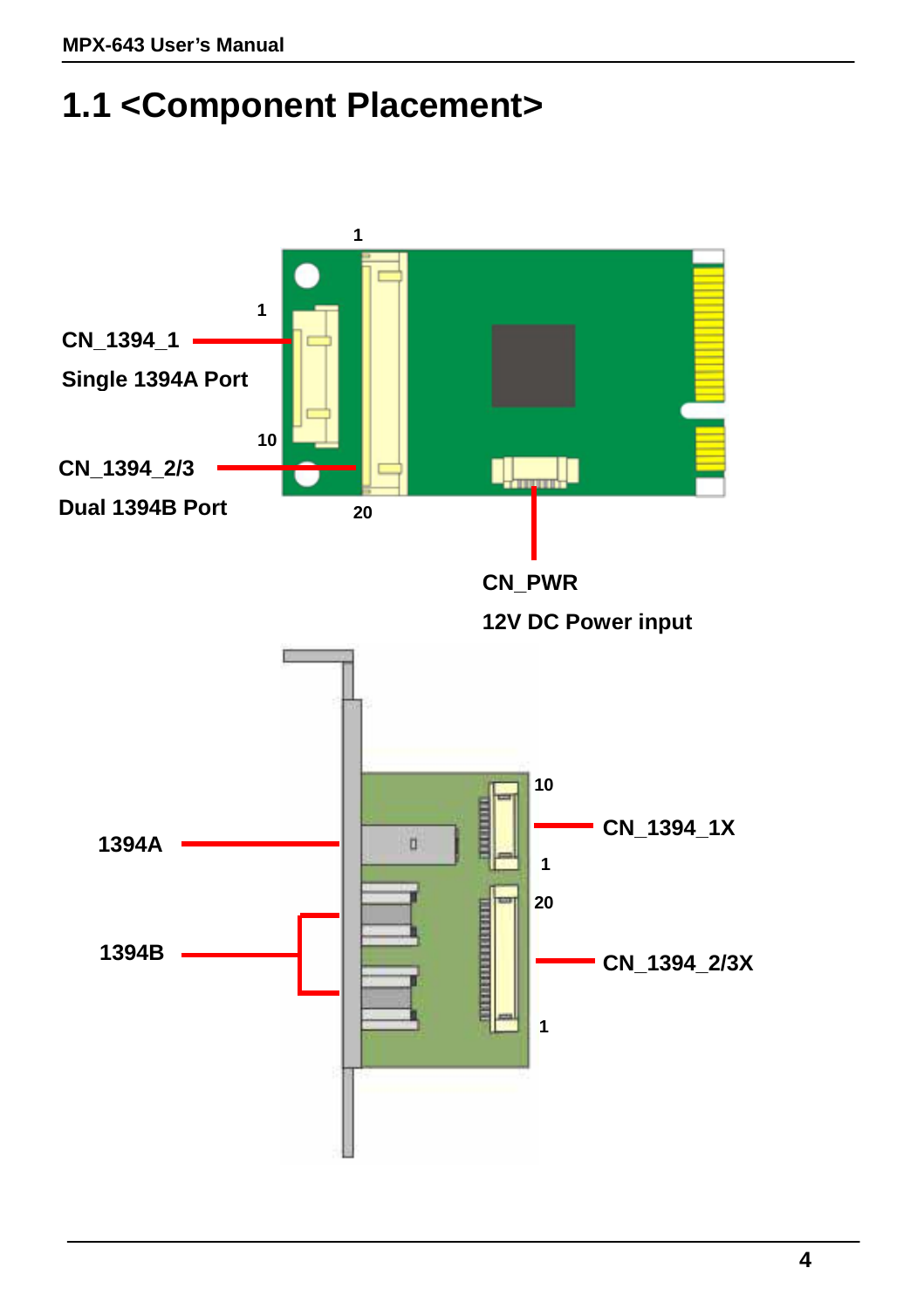## **1.2 <Mechanical Drawing>**





**unit: inch**

## **IO Module**



**unit: inch**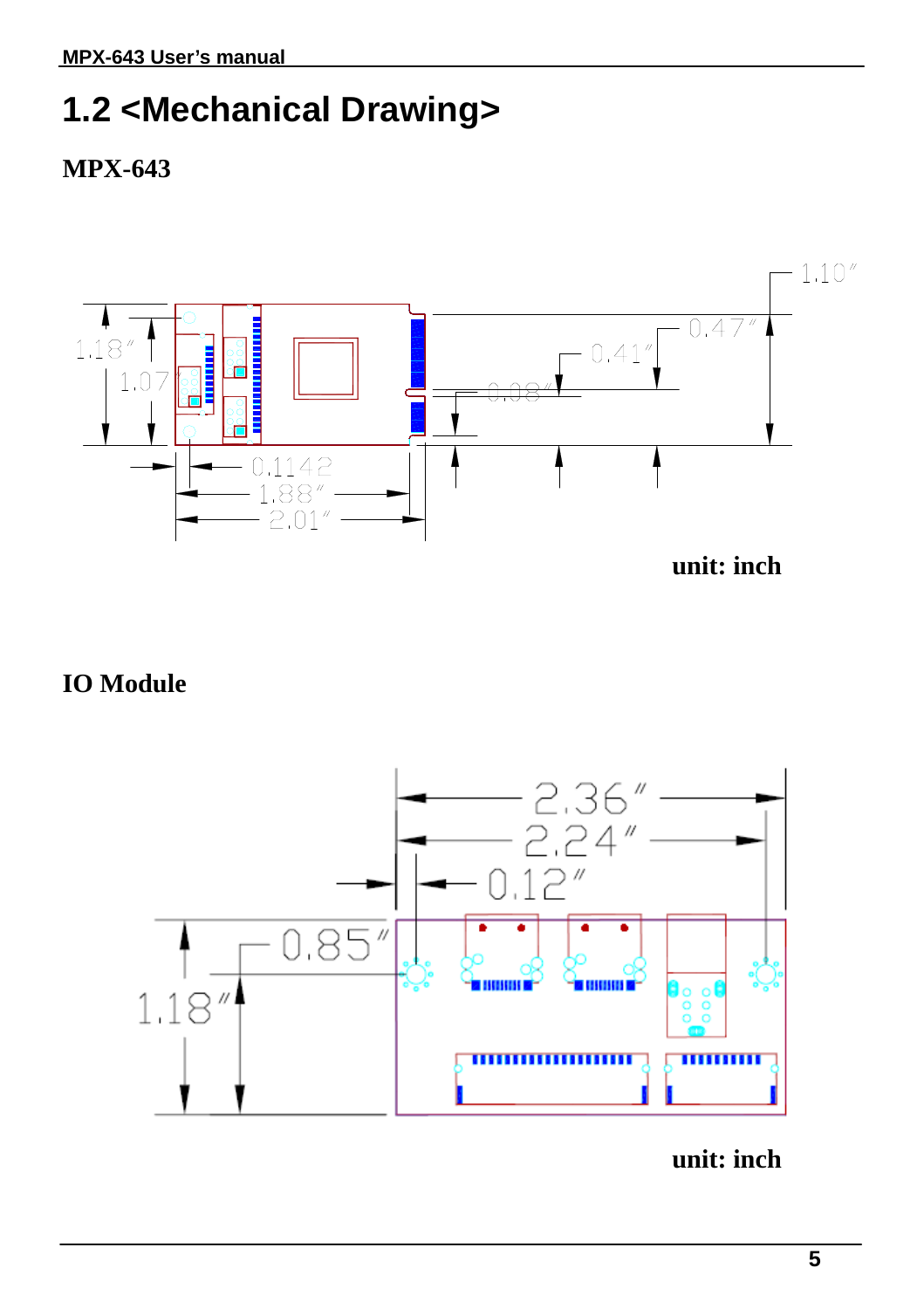## **Bracket**

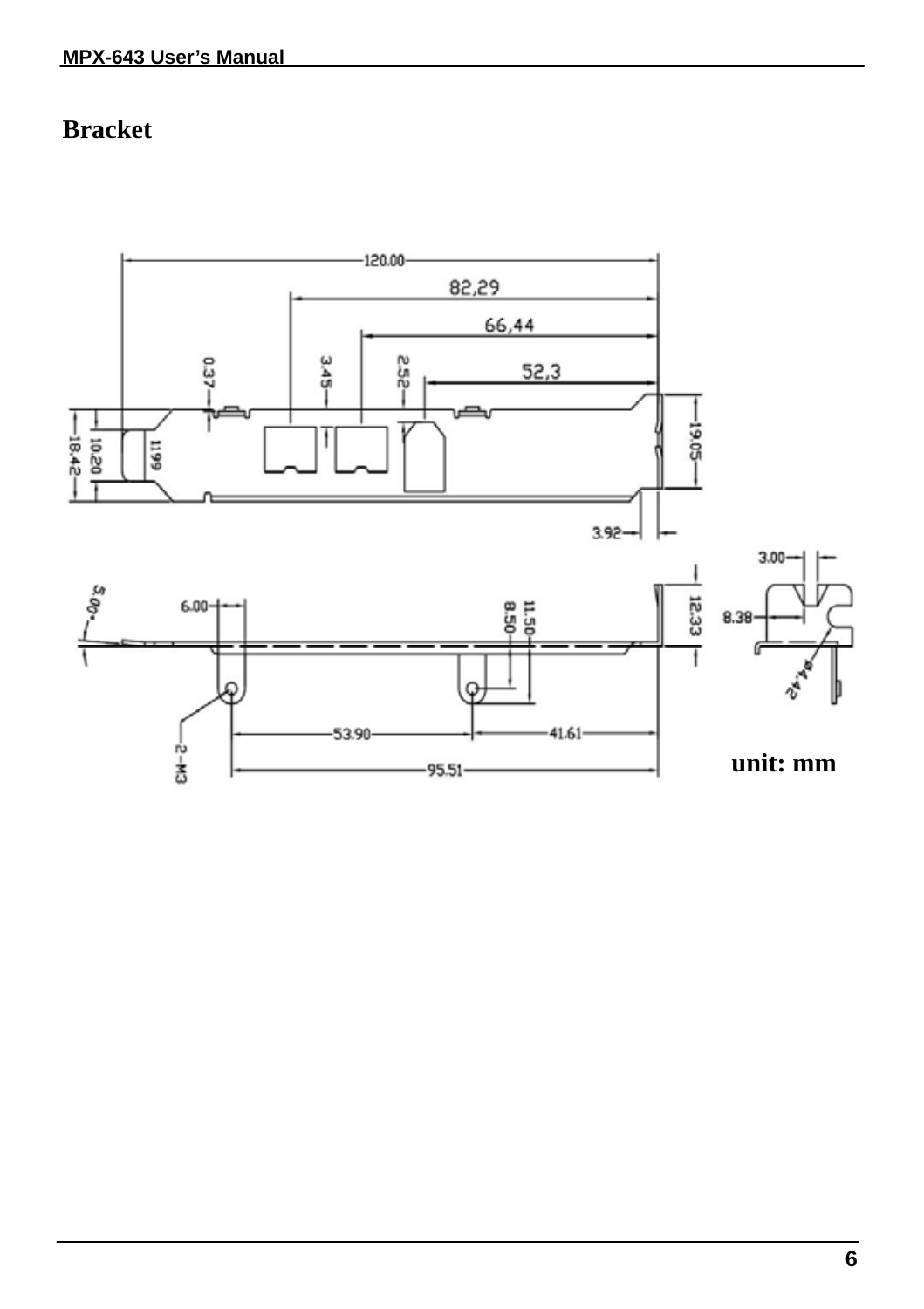## **1.3 <Connector Reference>**

| Connector: CN 1934 1<br>Type: DF14 10-pin pitch=1.25mm |            | 10<br>4            |            |                    |  |
|--------------------------------------------------------|------------|--------------------|------------|--------------------|--|
|                                                        | <b>Pin</b> | <b>Description</b> | <b>Pin</b> | <b>Description</b> |  |
|                                                        |            | -TPB <sub>0</sub>  | 2          | +TPB0              |  |
|                                                        | 3          | -TPA0              |            | +TPA0              |  |
|                                                        | 5          | N/C                | 6          | N/C                |  |
|                                                        |            | N/C                | я          | $+12V$             |  |
|                                                        | 9          | GND                | 10         | <b>GND</b>         |  |

#### **Connector: CN\_1394\_2/3**

**Type: DF14 20-pin pitch=1.25mm**

| 11 | $\blacksquare$ 20 |
|----|-------------------|
|    |                   |

J.

| <b>Pin</b> | <b>Description</b> | Pin | <b>Description</b> |
|------------|--------------------|-----|--------------------|
|            | -TPB1              | 2   | $+TPB1$            |
| 3          | -TPA1              | 4   | +TPA1              |
| 5          | N/C                | 6   | N/C                |
| 7          | N/C                | 8   | $+12V$             |
| 9          | <b>GND</b>         | 10  | <b>GND</b>         |
| 11         | -TPB <sub>2</sub>  | 12  | +TPB2              |
| 13         | -TPA2              | 14  | +TPA2              |
| 15         | N/C                | 16  | N/C                |
| 17         | N/C                | 18  | $+12V$             |
| 19         | <b>GND</b>         | 20  | <b>GND</b>         |

#### **Connector: CN\_PWR**

| Type: 1252 6-pin pitch=1.25nn |            |                    |            |                    |  |
|-------------------------------|------------|--------------------|------------|--------------------|--|
|                               | <b>Pin</b> | <b>Description</b> | <b>Pin</b> | <b>Description</b> |  |
|                               |            | $+12V$             |            | $+12V$             |  |
|                               | ว          | GND                |            | <b>GND</b>         |  |
|                               | h          | N/C                |            | N/C                |  |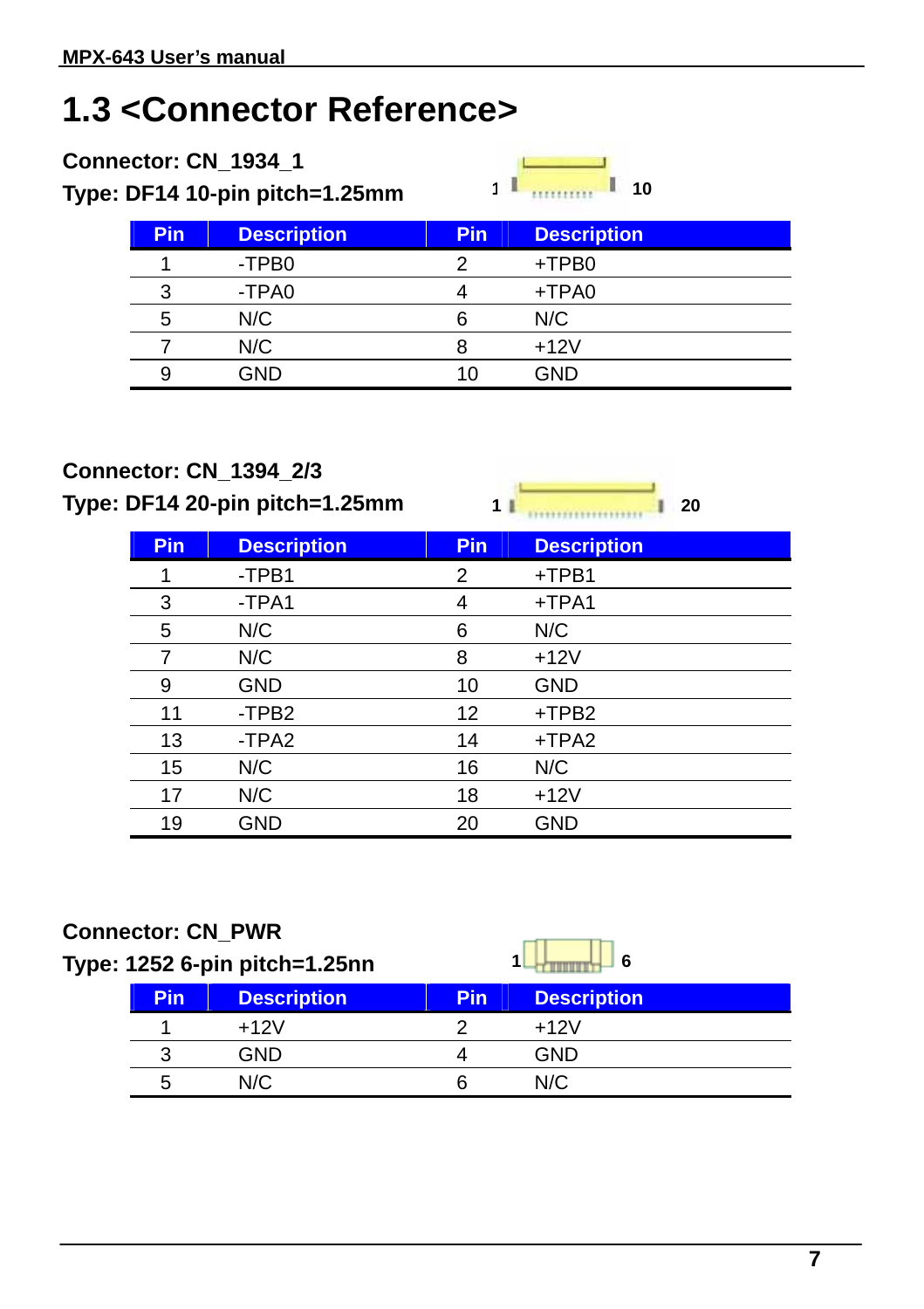| Connector: CN_1934_1X<br>Type: DF14 10-pin pitch=1.25mm |            | 1                  | 10         |                    |  |
|---------------------------------------------------------|------------|--------------------|------------|--------------------|--|
|                                                         | <b>Pin</b> | <b>Description</b> | <b>Pin</b> | <b>Description</b> |  |
|                                                         |            | -TPB0X             | 2          | +TPB0X             |  |
|                                                         |            | -TPA0X             |            | +TPA0X             |  |
|                                                         | 5          | N/C                | ิค         | N/C                |  |
|                                                         |            | N/C                | я          | $+12V$             |  |
|                                                         | я          | GND                | 10         | <b>GND</b>         |  |
|                                                         |            |                    |            |                    |  |

#### **Connector: CN\_1394\_2/3X**

**Type: DF14 20-pin pitch=1.25mm** 

**1 20**

| Pin | <b>Description</b> | <b>Pin</b> | <b>Description</b> |
|-----|--------------------|------------|--------------------|
|     | -TPB1X             | 2          | $+TPB1X$           |
| 3   | -TPA1X             | 4          | $+TPA1X$           |
| 5   | N/C                | 6          | N/C                |
| 7   | N/C                | 8          | $+12V$             |
| 9   | <b>GND</b>         | 10         | <b>GND</b>         |
| 11  | -TPB2X             | 12         | +TPB2X             |
| 13  | -TPA2X             | 14         | +TPA2X             |
| 15  | N/C                | 16         | N/C                |
| 17  | N/C                | 18         | $+12V$             |
| 19  | <b>GND</b>         | 20         | <b>GND</b>         |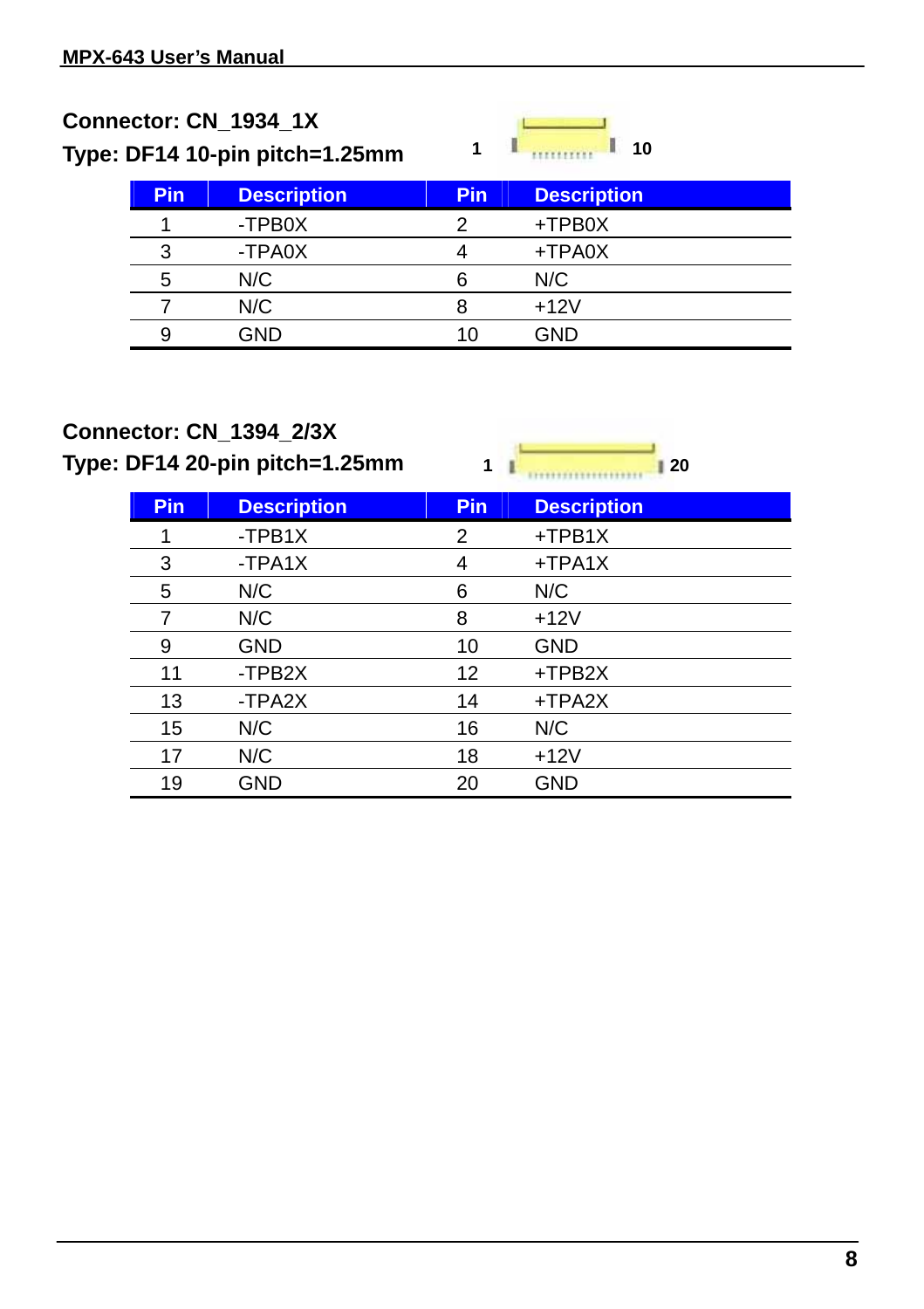# **1.4 < Cable install >**



**2.** 

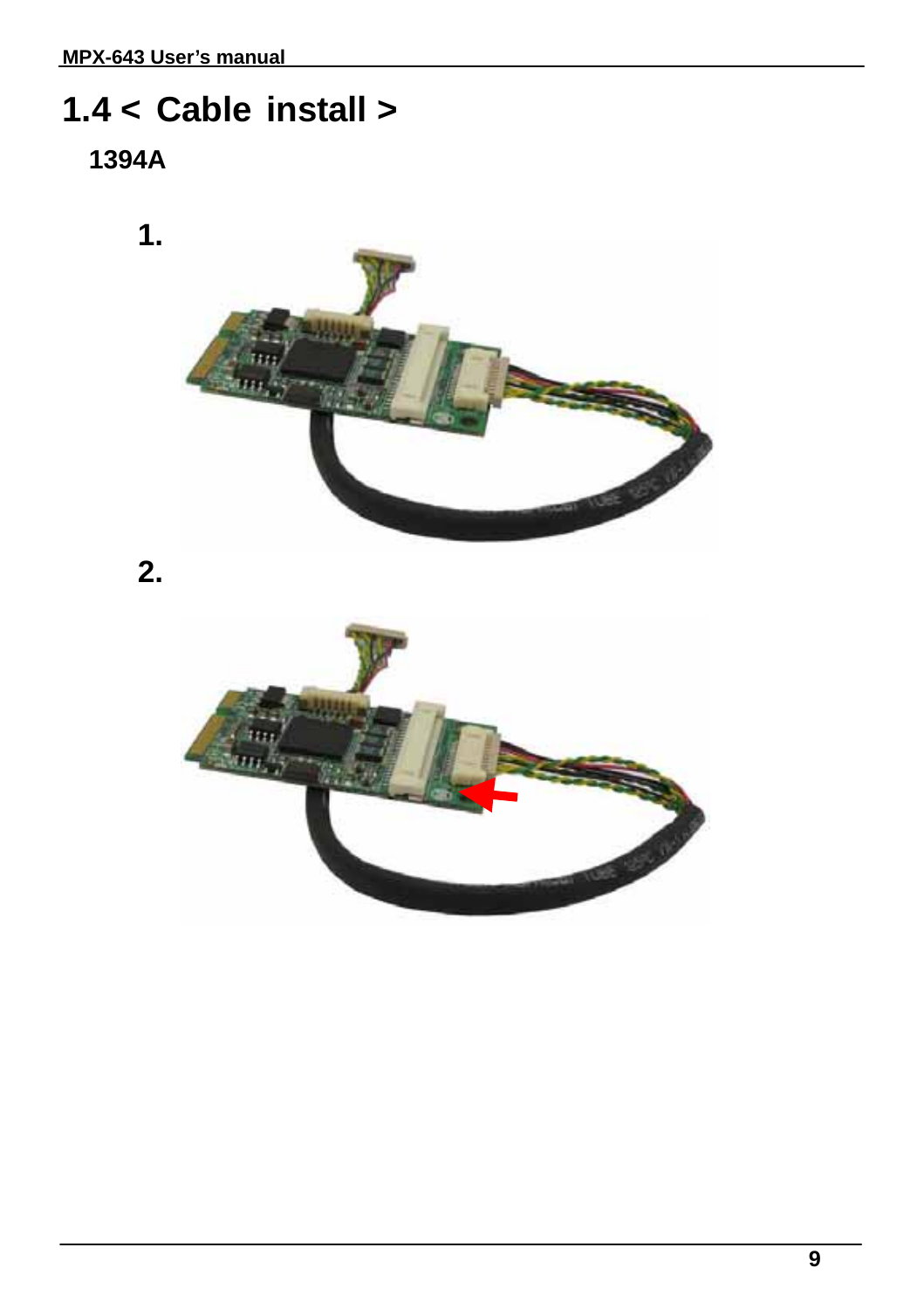#### **1394B**

**1.** 



**2.** 



**3.** 

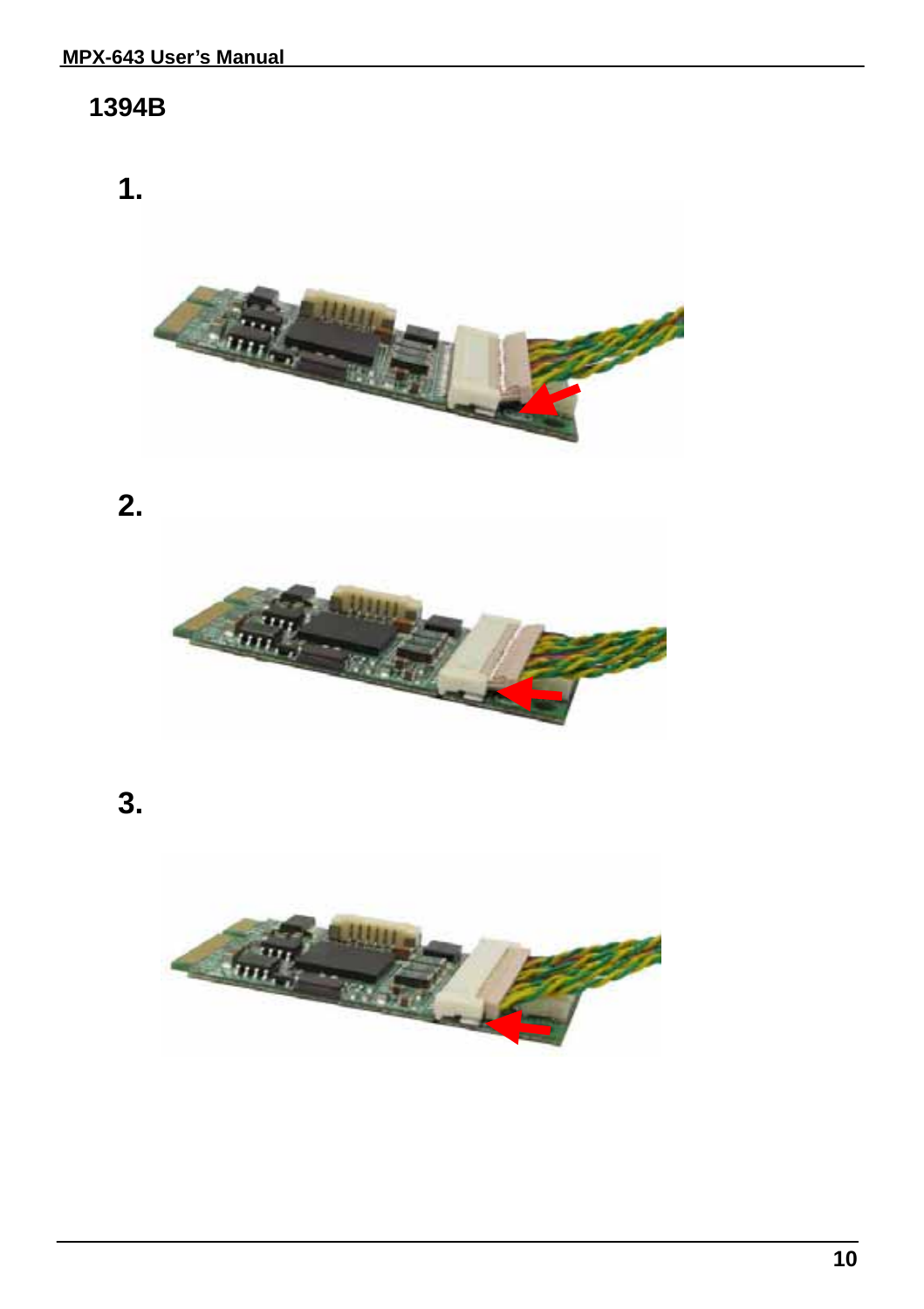### **POWER**



## **FINSH**